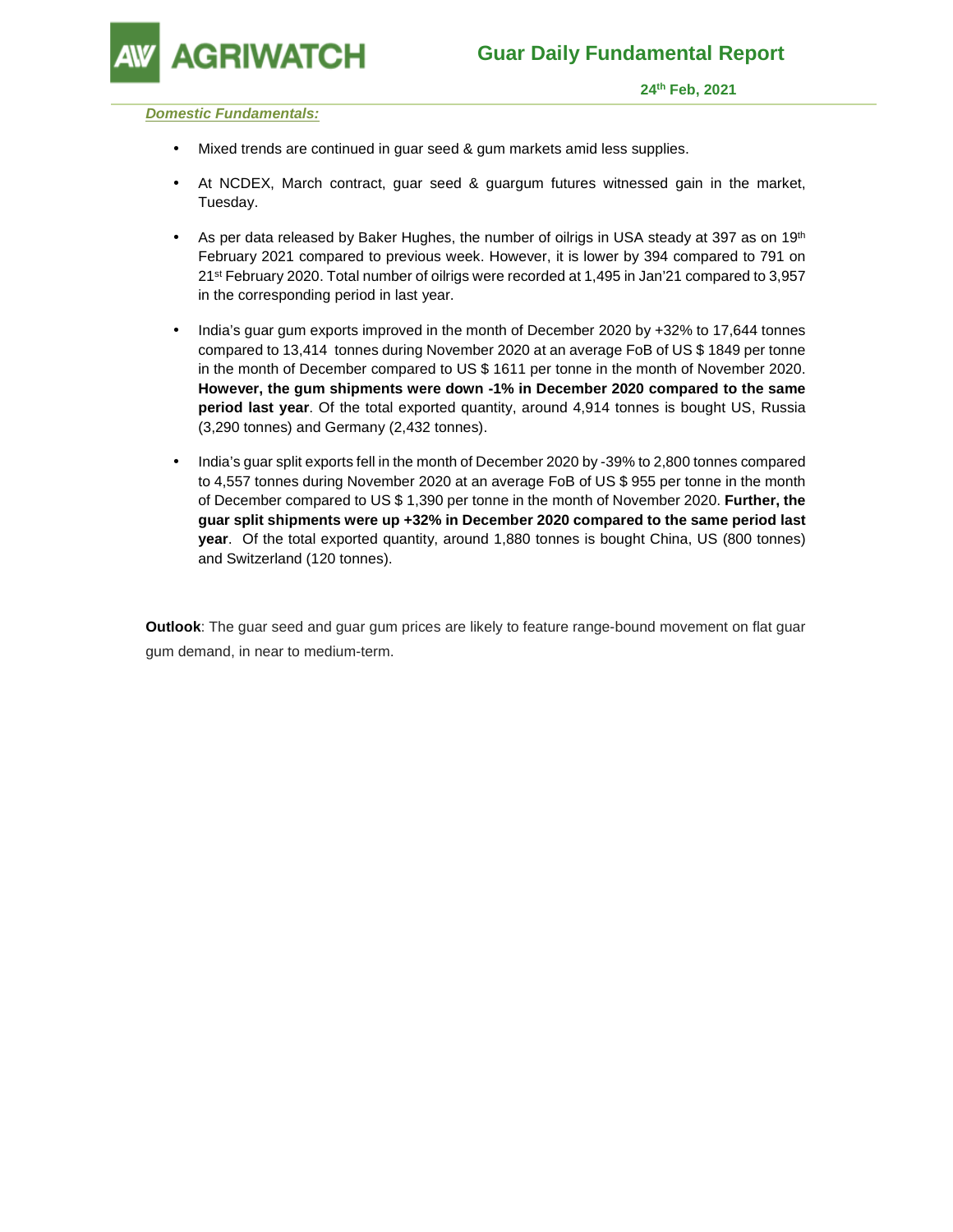## **Guar Daily Fundamental Report**

 **24th Feb, 2021** 

| <b>Guar Seed</b> |              |               |      |        |      |              |                |       |           |
|------------------|--------------|---------------|------|--------|------|--------------|----------------|-------|-----------|
| <b>Contract</b>  | $+/-$ \$     | Open High Low |      |        |      | Close Volume | Vol.<br>Change | ΟI    | OI Change |
| <b>Mar-21</b>    | $+0.29$      | 3823          | 3853 | - 3821 | 3827 | 9900         | $-3180$        | 50550 | $-4300$   |
| Apr-21           | $+0.16$ 3870 |               | 3893 | 3865   | 3868 | 3700         | $-2310$        | 8425  | 6280      |

**AGRIWATCH** 

**AW** 

| <b>Guar Gum</b> |          |      |      |      |          |        |                |       |          |
|-----------------|----------|------|------|------|----------|--------|----------------|-------|----------|
| <b>Contract</b> | $+/-$ \$ | Open | High | Low  | Close    | Volume | Vol.<br>Change | Οl    | Change   |
| Mar-21          | $+0.73$  | 6030 | 6125 | 6030 | 6073.00B | 6330   | 1305           | 45225 | $-7.245$ |
| Apr-21          | $+0.64$  | 6115 | 6197 | 6115 | 6141     | 3825   | 2075           | 12440 | 6.775    |

| <b>Guar Seed Stock Position &amp; EDD:</b> |                                   |                          |               |            |  |  |  |
|--------------------------------------------|-----------------------------------|--------------------------|---------------|------------|--|--|--|
|                                            | <b>In-Process</b><br><b>Demat</b> |                          | Total         | <b>EDD</b> |  |  |  |
| <b>Stocks</b>                              | 22-Feb-21                         | 22-Feb-21                | 22-Feb-<br>21 | 22-Feb-21  |  |  |  |
| <b>Bikaner</b>                             | 27453                             | 40                       | 27493         | 27452      |  |  |  |
| Deesa                                      | $\blacksquare$                    | $\overline{\phantom{0}}$ |               |            |  |  |  |
| Sri Ganganagar                             | 3290                              | 71                       | 3361          | 3289       |  |  |  |
| <b>Jodhpur</b>                             | 1223                              | $\overline{\phantom{0}}$ | 1223          | 1223       |  |  |  |
| <b>Nokha</b>                               |                                   | ٠                        |               |            |  |  |  |

| <b>Guar Gum Stock Position &amp; EDD:</b> |                                   |                          |                          |            |  |  |  |
|-------------------------------------------|-----------------------------------|--------------------------|--------------------------|------------|--|--|--|
|                                           | <b>In-Process</b><br><b>Demat</b> |                          | Total                    | <b>EDD</b> |  |  |  |
| <b>Stocks</b>                             | 22-Feb-21                         | 22-Feb-21                | $22$ -Feb-<br>21         | 22-Feb-21  |  |  |  |
| Deesa                                     | $\blacksquare$                    | $\overline{\phantom{0}}$ | $\overline{\phantom{0}}$ |            |  |  |  |
| <b>Bikaner</b>                            | 1894                              | ٠                        | 1894                     | 1894       |  |  |  |
| Jodhpur                                   | 10304                             | 318                      | 10622                    | 10303      |  |  |  |
| <b>Nokha</b>                              | 3472                              | 10                       | 3482                     | 3472       |  |  |  |
| Sri Ganganagar                            | 2361                              | ۰                        | 2361                     | 2362       |  |  |  |

| <b>Churi and Korma Prices:</b> |                | 23-Feb-21  |
|--------------------------------|----------------|------------|
| <b>Commodity</b>               | <b>Center</b>  | Rs./75 kg. |
| Churi                          | Jodhpur        | 2075       |
| Korma                          | Jodhpur        | 2869       |
| Churi                          | Sri Ganganagar | 1838       |
| Korma                          | Sri Ganganagar | 2700       |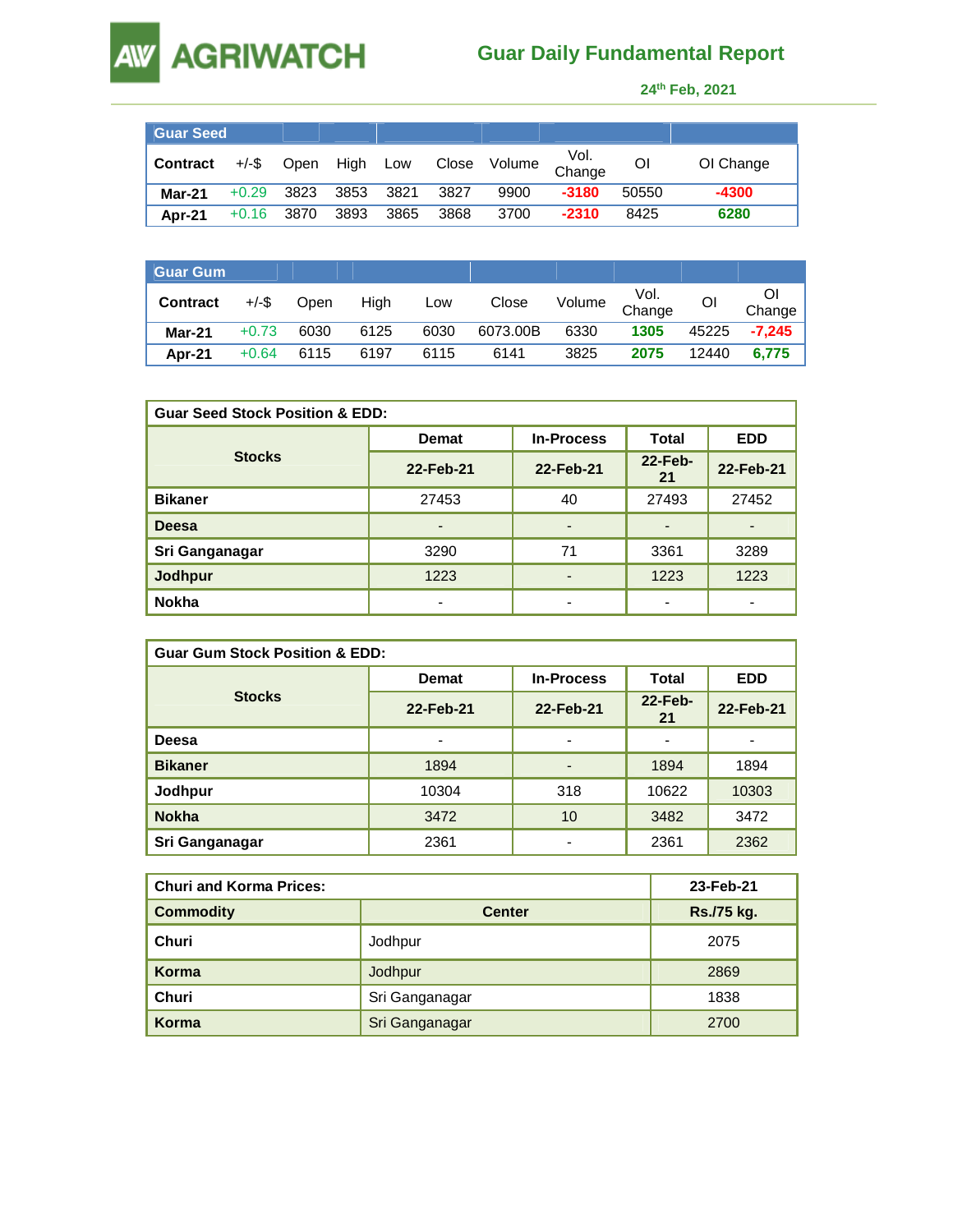

**AW AGRIWATCH** 

 **24th Feb, 2021** 

| <b>Guar Export Prices:</b>            |                   |               |               |
|---------------------------------------|-------------------|---------------|---------------|
|                                       | Variety           | Value (Rs/Kg) | Value (\$/MT) |
| <b>Guargum/Split (Mundra</b><br>Port) |                   | 63            | 871           |
|                                       | 200 Mesh 5000 CPS | 83            | 1147          |
| <b>Guargum Powder</b>                 | 200 Mesh 3500 CPS | 78            | 1078          |
|                                       | Meal 40%          | 30            | 415           |
| <b>Guargum Meal</b>                   | Meal $50%$        | 40            | 553           |

| <b>Guar Seed Prices at Key Spot Markets:</b> |                 |                           |           |                 |                |  |  |  |
|----------------------------------------------|-----------------|---------------------------|-----------|-----------------|----------------|--|--|--|
| <b>Commodity</b>                             | <b>District</b> |                           |           | Prices (Rs/Qtl) | Change         |  |  |  |
| <b>Guar Seed</b>                             |                 | <b>Centre</b>             | 23-Feb-21 | 22-Feb-21       |                |  |  |  |
|                                              |                 | Jodhpur (Loose)           | 3675      | 3700            | $-25$          |  |  |  |
|                                              | Jodhpur         | Jodhpur(Delivery)         | 3859      | 3885            | $-26$          |  |  |  |
|                                              |                 | Sri-Ganganagar(Loose)     | 3680      | 3650            | 30             |  |  |  |
|                                              |                 | Sri-Ganganagar (Delivery) | 3830      | 3800            | 30             |  |  |  |
|                                              | Sri-Ganganagar  | Rawla (Loose)             | <b>NR</b> | <b>NR</b>       |                |  |  |  |
|                                              |                 | Gharsana (Loose)          | 3640      | 3640            | <b>Unch</b>    |  |  |  |
|                                              |                 | Raisinghnagar (Loose)     | 3580      | <b>NA</b>       |                |  |  |  |
|                                              |                 | Bikaner (Loose)           | 3670      | 3650            | 20             |  |  |  |
|                                              |                 | Bikaner (Delivery)        | 3854      | 3833            | 21             |  |  |  |
|                                              | <b>Bikaner</b>  | Nokha(Loose)              | 3700      | 3700            | <b>Unch</b>    |  |  |  |
| Rajasthan                                    |                 | Nokha (Delivery)          | 3885      | 3885            | <b>Unch</b>    |  |  |  |
|                                              |                 | Khajuwala (Loose)         | 3650      | <b>NR</b>       | $\blacksquare$ |  |  |  |
|                                              |                 | Khajuwala (Delivery)      | 3833      | <b>NR</b>       |                |  |  |  |
|                                              |                 | Lunkaransar (Loose)       | 3650      | 3650            | <b>Unch</b>    |  |  |  |
|                                              | Hanumangarh     | Hanumangarh (Loose)       | 3600      | 3600            | <b>Unch</b>    |  |  |  |
|                                              |                 | Hanumangarh (Delivery)    | 3780      | 3780            | <b>Unch</b>    |  |  |  |
|                                              |                 | Nohar (Loose)             | <b>NR</b> | NR.             |                |  |  |  |
|                                              |                 | Pilibanga (Loose)         | <b>NA</b> | <b>NA</b>       |                |  |  |  |
|                                              | <b>Nagaur</b>   | Nagaur (Loose)            | 3650      | 3635            | 15             |  |  |  |
|                                              | Churu           | Churu (Delivery)          | <b>NA</b> | <b>NA</b>       | ۰              |  |  |  |
|                                              | Alwar           | Alwar (Loose)             | <b>NR</b> | <b>NR</b>       |                |  |  |  |
|                                              |                 | Adampur (Loose)           | 3600      | 3660            | -60            |  |  |  |
|                                              | Hisar           | Adampur (Delivery)        | 3780      | 3843            | $-63$          |  |  |  |
|                                              |                 | Bhiwani (Delivery)        | <b>NR</b> | 3850            | $\blacksquare$ |  |  |  |
| Haryana                                      | <b>Bhiwani</b>  | Siwani (Loose)            | 3770      | 3800            | -30            |  |  |  |
|                                              |                 | Sirsa (Loose)             | 3630      | 3620            | 10             |  |  |  |
|                                              | <b>Sirsa</b>    | Dhabwali (Loose)          | 3625      | 3620            | 5              |  |  |  |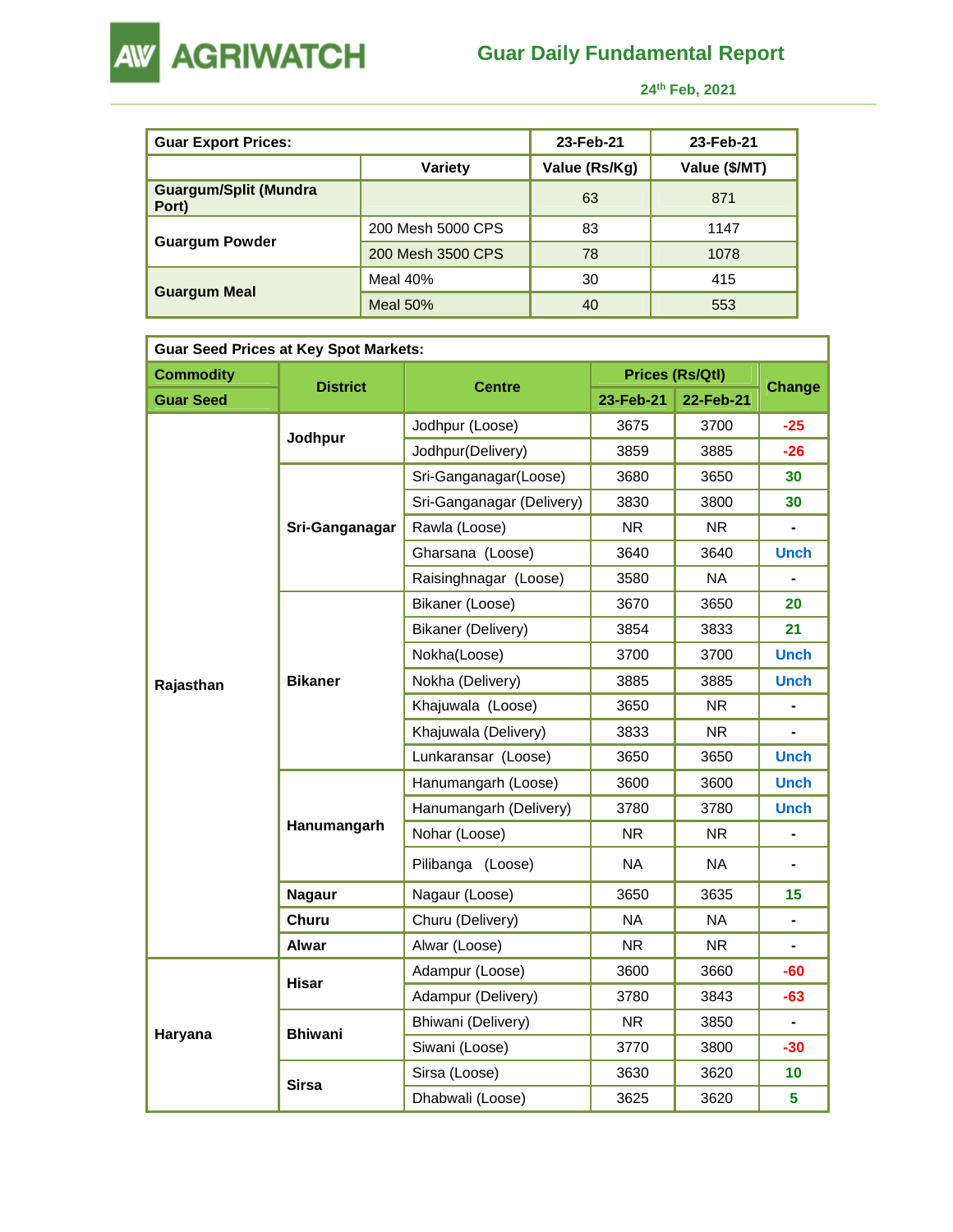

## **Guar Daily Fundamental Report**

|                       |                    | 24th Feb, 2021      |           |           |                |  |
|-----------------------|--------------------|---------------------|-----------|-----------|----------------|--|
|                       |                    | Dhabwali (Delivery) | 3625      | 3620      | 5              |  |
|                       |                    | Ellanabad (Loose)   | NR.       | NR.       | ٠              |  |
|                       | <b>Fatehabad</b>   | Fatehabad (Loose)   | 3550      | 3500      | 50             |  |
|                       | <b>Banaskantha</b> | Deesa (Loose)       | NA.       | NA.       | $\blacksquare$ |  |
|                       | Patan              | Patan (Loose)       | NA        | 3520      | ۰              |  |
| Gujarat               | Rajkot             | Rajkot (Loose)      | 3600      | 3550      | 50             |  |
|                       | Jamnagar           | Dhrol (Loose)       | NA.       | NA.       | ۰              |  |
| <b>Madhya Pradesh</b> | <b>Gwalior</b>     | Dabra (Loose)       | <b>NR</b> | <b>NR</b> | ۰              |  |
| <b>Guar Gum</b>       |                    |                     |           |           |                |  |
|                       | Jodhpur            | Jodhpur             | 6100      | 6200      | $-100$         |  |
| Rajasthan             | Alwar              | Alwar               | NR.       | NR.       | ۰              |  |
|                       | Hanumangarh        | Nohar               | NR.       | NR.       | ۰              |  |
|                       | <b>Bhiwani</b>     | <b>Bhiwani</b>      | NR.       | 6050      | ۰              |  |
| Haryana               |                    | Sirsa               | 6000      | 6100      | $-100$         |  |
|                       | <b>Sirsa</b>       | Dhabwali            | 6100      | 6100      | <b>Unch</b>    |  |
|                       |                    | Ellanabad           | <b>NR</b> | <b>NR</b> |                |  |
|                       | <b>Fatehabad</b>   | Fatehabad           | 6000      | 6000      | <b>Unch</b>    |  |

| <b>Guar Seed Arrivals in Key Centers</b> |                 |                |                            |           |                |  |  |
|------------------------------------------|-----------------|----------------|----------------------------|-----------|----------------|--|--|
| <b>Commodity</b>                         | <b>District</b> | <b>Centre</b>  | <b>Arrivals (Quintals)</b> |           |                |  |  |
| <b>Guar Seed</b>                         |                 |                | 23-Feb-21                  | 22-Feb-21 | <b>Change</b>  |  |  |
|                                          | Jodhpur         | Jodhpur        | <b>NA</b>                  | <b>NA</b> | ٠              |  |  |
|                                          |                 | Sri-Ganganagar | 500                        | 600       | $-100$         |  |  |
|                                          |                 | Rawla          | <b>NR</b>                  | <b>NR</b> |                |  |  |
|                                          | Sri-Ganganagar  | Gharsana       | 100                        | 80        | 20             |  |  |
|                                          |                 | Raisinghnagar  | 400                        | <b>NA</b> | ٠              |  |  |
|                                          | <b>Bikaner</b>  | <b>Bikaner</b> | 300                        | 300       | <b>Unch</b>    |  |  |
|                                          |                 | Nokha          | 650                        | 700       | $-50$          |  |  |
| Rajasthan                                |                 | Khajuwala      | 150                        | <b>NR</b> | $\blacksquare$ |  |  |
|                                          |                 | Lunkaransar    | 500                        | 200       | 300            |  |  |
|                                          |                 | Hanumangarh    | 125                        | 90        | 35             |  |  |
|                                          | Hanumangarh     | Nohar          | <b>NR</b>                  | <b>NR</b> | ٠              |  |  |
|                                          |                 | Pilibanga      | <b>NA</b>                  | <b>NA</b> | ۰              |  |  |
|                                          | <b>Nagaur</b>   | Nagaur         | 100                        | 150       | $-50$          |  |  |
|                                          | Churu           | Churu          | <b>NA</b>                  | NA.       | $\blacksquare$ |  |  |
|                                          | Alwar           | Alwar          | <b>NR</b>                  | <b>NR</b> | $\blacksquare$ |  |  |
|                                          | <b>Hisar</b>    | Adampur        | 500                        | 500       | <b>Unch</b>    |  |  |
| Haryana                                  |                 | Bhiwani        | <b>NR</b>                  | 500       | ٠              |  |  |
|                                          | <b>Bhiwani</b>  | Siwani         | 200                        | 300       | $-100$         |  |  |